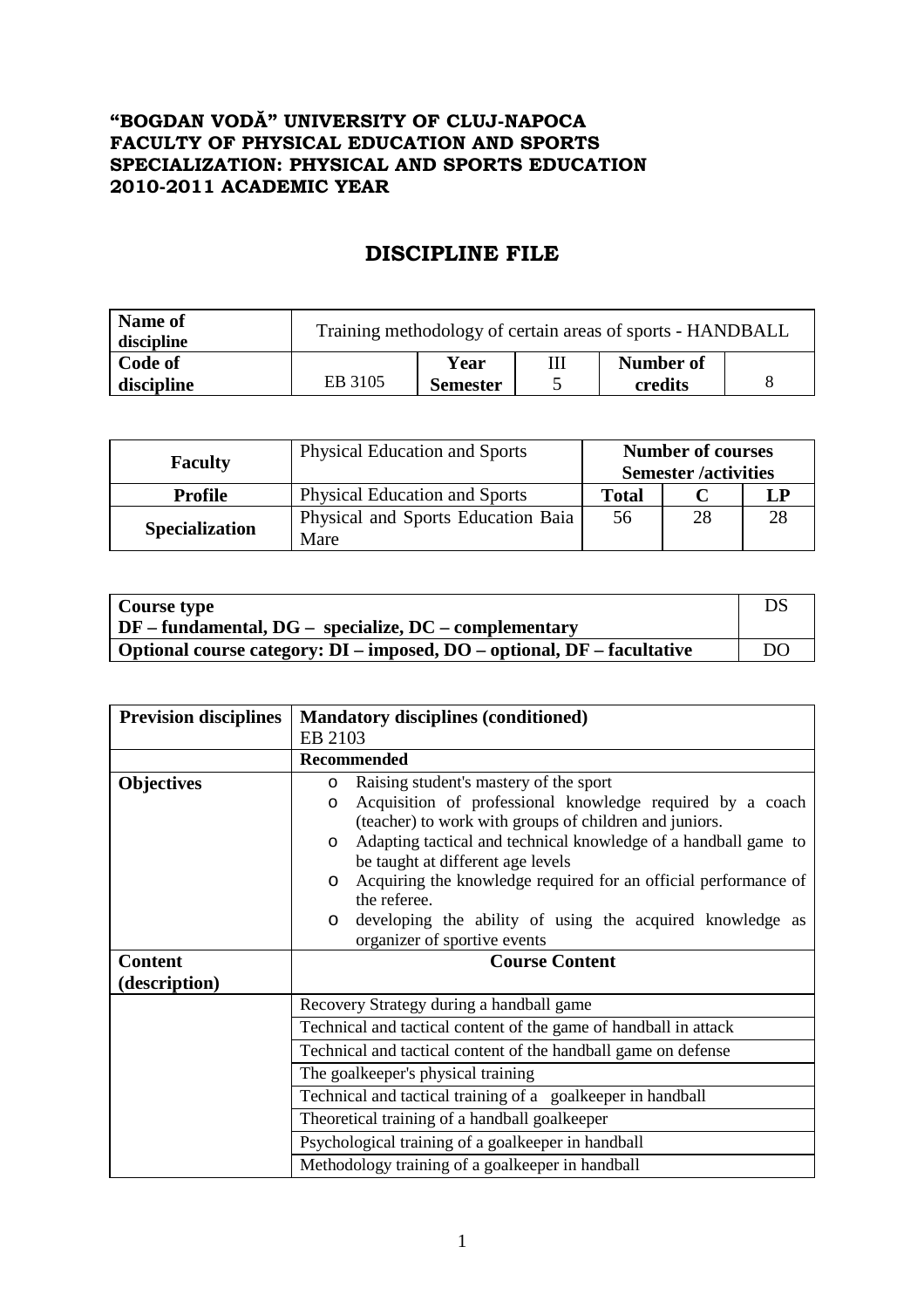| Goalkeeper's Training                                                                                                                                                                                                 |
|-----------------------------------------------------------------------------------------------------------------------------------------------------------------------------------------------------------------------|
| Selection of children and junior in handball                                                                                                                                                                          |
| <b>Practical course content</b>                                                                                                                                                                                       |
| Achieving optimal indexes of expressing basic and specific motor<br>qualities, as well as the correct and effective usage of basic and specific<br>motor skills in complex motor activities, specific for this sport. |
| Effective usage of learned techniques and tactics.                                                                                                                                                                    |
| Obtaining optimum performance, reflected in results, through evaluation<br>of bio-metric, technical, tactical and psychological potential                                                                             |
| Aware and motivated participation and continuous manifestation of the<br>spirit of competitiveness, in preparing activities, contests and sports<br>competitions.                                                     |
| Permanent proper behavior in contests and sports competitions.                                                                                                                                                        |
| Partial management of classes using appropriate means for different<br>echelons of the table contained in the handball performance.                                                                                   |
| Practical exam.                                                                                                                                                                                                       |

|                    | Evaluation form (E – exam, C – colloquy/final test, $CW$ – control works): sem 5 – C,               |  |  |  |
|--------------------|-----------------------------------------------------------------------------------------------------|--|--|--|
| <b>Final grade</b> | Activity during courses P. C.– 75 %                                                                 |  |  |  |
| (percentage)       | Different projects on handball                                                                      |  |  |  |
|                    | Project / essays/ homework                                                                          |  |  |  |
| <b>Selective</b>   | Baroga L. - 1995 - "Calități fizice combinate", Ed. Editis,                                         |  |  |  |
| bibliography       | București.                                                                                          |  |  |  |
|                    | Colibaba-Evulet D., Bota I. - 1998 - "Jocuri sportive - teorie și<br>$\overline{\phantom{a}}$       |  |  |  |
|                    | metodică", Editura Aldin, București.                                                                |  |  |  |
|                    | Dragnea Adrian și Teodorescu Silvia-Mate - 2002 - "Teoria<br>$\overline{\phantom{0}}$               |  |  |  |
|                    | Sportului", Editura Fest, București.                                                                |  |  |  |
|                    | Dragnea A. - 1996 - "Antrenamentul sportiv", EDP, București.                                        |  |  |  |
|                    | Ghermănescu, I.K., Hnat, V. - 2000 "Handbal, Ed. Fundației                                          |  |  |  |
|                    | "România de mâine", București.                                                                      |  |  |  |
|                    | Ghermănescu, I.K., Jianu, Negulescu, Gogâltan - 1983 "Teoria și<br>$\frac{1}{2}$                    |  |  |  |
|                    | metodica handbalului", Ed. Didactică și Pedagogică, București.                                      |  |  |  |
|                    | Macra-Osorhean Maria, T., Rusu, T. Bogdan - 1999 - "Handbal.                                        |  |  |  |
|                    | Teoria, practica și metodica instruirii", Ed. Casa Cărții de Știință,                               |  |  |  |
|                    | Cluj-Napoca.                                                                                        |  |  |  |
|                    | Macra-Osorhean Maria, Bogdan Tudor - 2003 - "Handbal, curs                                          |  |  |  |
|                    | de bază", Ed. Risoprint, Cluj-Napoca.                                                               |  |  |  |
|                    | Popescu C. și coleb. – 1996 – "Concepția de joc și pregătire",<br>$\qquad \qquad \blacksquare$      |  |  |  |
|                    | CCPS, București.                                                                                    |  |  |  |
|                    | Scarlat E., Scarlat M. B. - 2002 - "Educație Fizică și Sport -<br>$\overline{\phantom{a}}$          |  |  |  |
|                    | manual pentru învățământul gimnazial", Ed. Didactică și Pedagogică,                                 |  |  |  |
|                    | București.                                                                                          |  |  |  |
|                    | Sotiriu, R. - 1998 "Handbal. Teorie, antrenament, metodică", Ed.                                    |  |  |  |
|                    | Garold.                                                                                             |  |  |  |
|                    | Vick W., Busch H., Fischer G., Kock R. - 1995 - "Pregătirea de                                      |  |  |  |
|                    | handbal în sală", CCPS, București.                                                                  |  |  |  |
|                    | Voicu, S.F., - 2003 - "Handbal. Pregătire pentru performanță.", Ed.<br>$\qquad \qquad \blacksquare$ |  |  |  |
|                    | Universității de Vest, Timișoara.                                                                   |  |  |  |
|                    | Zamfir, Gh., Florean, M., Tonița, T. - 2000 - "Handbal. Teorie și<br>$\frac{1}{2}$                  |  |  |  |
|                    | metodică", ED. Praxis Media, Cluj-Napoca.                                                           |  |  |  |
|                    | Zamfir, Gh., Florean, M. - 1996 - "Handbal, curs de specializare                                    |  |  |  |
|                    | an III", Cluj-Napoca.                                                                               |  |  |  |